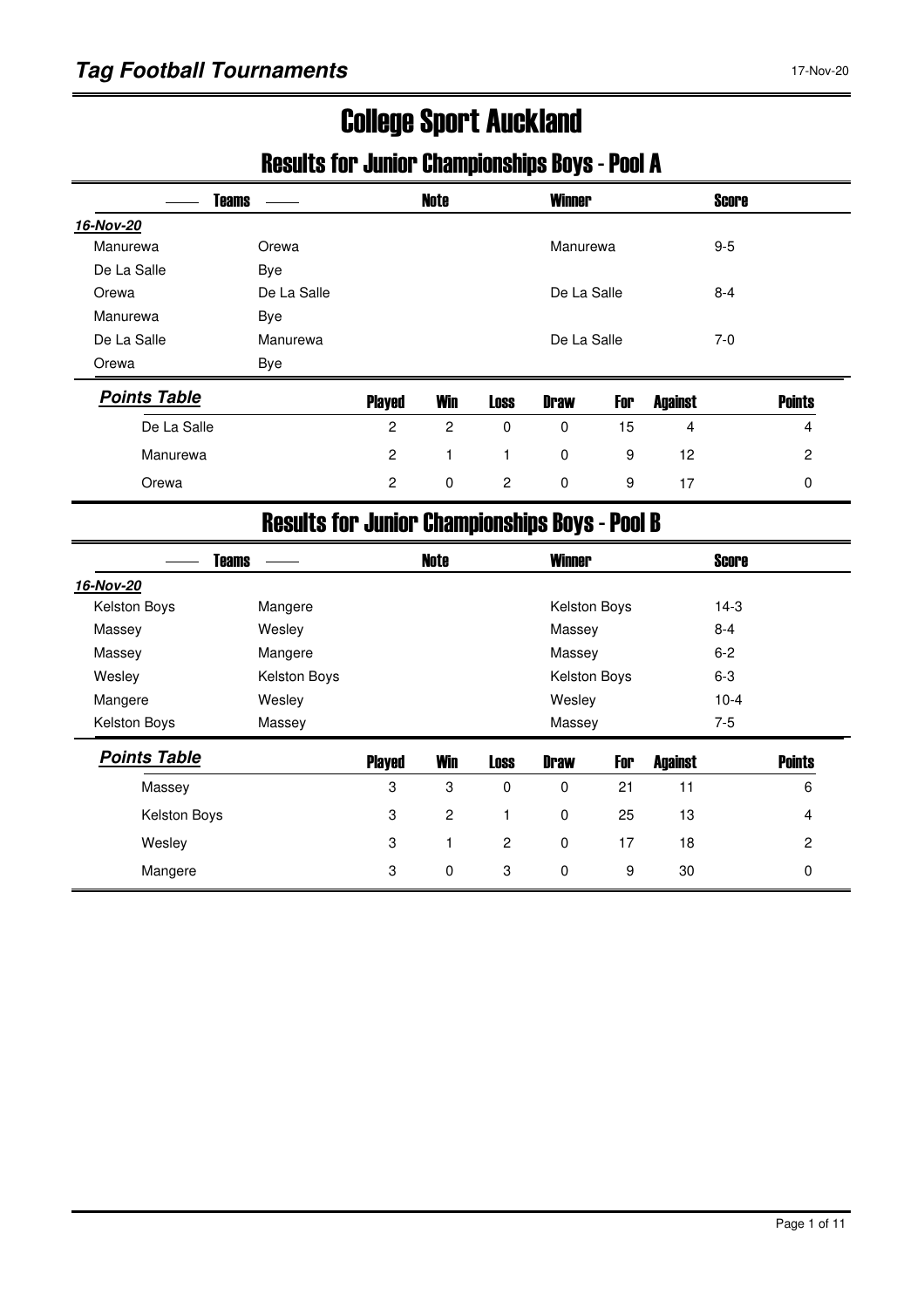# Results for Junior Championships Boys - Play-offs

|                     | <b>Teams</b> | <b>Note</b>                           | <b>Winner</b> | <b>Score</b> |  |
|---------------------|--------------|---------------------------------------|---------------|--------------|--|
| 16-Nov-20           |              |                                       |               |              |  |
| De La Salle         | Kelston Boys | Pool A1 v Pool B2 Kelston Boys<br>(A) |               | 7-6          |  |
| Manurewa            | Massey       | A2 $v$ B1 (B)                         | Manurewa      | 7-5          |  |
| Orewa               | Mangere      | A3 v B4 (C)                           | Orewa         | $12-2$       |  |
| Wesley              | Bye          |                                       |               |              |  |
| <b>Kelston Boys</b> | Manurewa     | 1st/2nd                               | Kelston Boys  | $5-2$        |  |
| De La Salle         | Massey       | 3rd/4th                               | De La Salle   | $7-6$        |  |
| Wesley              | Orewa        | 5th/6th                               | Orewa         | 7-6          |  |
| Mangere             | Bye          |                                       |               |              |  |

# Results for Junior Championships Girls - Pool A

| <b>Teams</b>          |                     |               | <b>Note</b>    |             | <b>Winner</b>     |                |                | <b>Score</b> |               |
|-----------------------|---------------------|---------------|----------------|-------------|-------------------|----------------|----------------|--------------|---------------|
| 16-Nov-20             |                     |               |                |             |                   |                |                |              |               |
| One Tree Hill         | Westlake Girls      |               |                |             | One Tree Hill     |                |                | $7 - 1$      |               |
| <b>Auck Girls</b>     | <b>Botany Downs</b> |               |                |             | <b>Auck Girls</b> |                |                | $7 - 1$      |               |
| <b>Auck Girls</b>     | Westlake Girls      |               |                |             | <b>Auck Girls</b> |                |                | $5-3$        |               |
| <b>Botany Downs</b>   | One Tree Hill       |               |                |             | One Tree Hill     |                |                | $7-2$        |               |
| <b>Westlake Girls</b> | <b>Botany Downs</b> |               |                |             |                   | Westlake Girls |                | $9-2$        |               |
| One Tree Hill         | <b>Auck Girls</b>   |               |                |             | Draw              |                |                | $2 - 2$      |               |
| <b>Points Table</b>   |                     | <b>Played</b> | <b>Win</b>     | <b>Loss</b> | <b>Draw</b>       | For            | <b>Against</b> |              | <b>Points</b> |
| One Tree Hill         |                     | 3             | $\overline{c}$ | 0           |                   | 16             | 5              |              | 5             |
| <b>Auck Girls</b>     |                     | 3             | $\mathbf{2}$   | 0           | 1                 | 14             | 6              |              | 5             |
| <b>Westlake Girls</b> |                     | 3             | 1              | 2           | 0                 | 13             | 14             |              | 2             |
| <b>Botany Downs</b>   |                     | 3             | 0              | 3           | 0                 | 5              | 23             |              | 0             |

## Results for Junior Championships Girls - Pool B

|                     | <b>Teams</b> |               | <b>Note</b>    |                | <b>Winner</b> |                |                | <b>Score</b> |               |
|---------------------|--------------|---------------|----------------|----------------|---------------|----------------|----------------|--------------|---------------|
| 16-Nov-20           |              |               |                |                |               |                |                |              |               |
| Manurewa            | Waitakere    |               |                |                | Waitakere     |                |                | $2 - 1$      |               |
| Carmel              | Mangere      |               |                |                | Carmel        |                |                | $5 - 1$      |               |
| Carmel              | Waitakere    |               |                |                | Waitakere     |                |                | $4 - 3$      |               |
| Mangere             | Manurewa     |               |                |                | Manurewa      |                |                | $2 - 0$      |               |
| Waitakere           | Mangere      |               |                |                | Waitakere     |                |                | $10-1$       |               |
| Manurewa            | Carmel       |               |                |                | Carmel        |                |                | $4 - 0$      |               |
| <b>Points Table</b> |              | <b>Played</b> | <b>Win</b>     | <b>Loss</b>    | <b>Draw</b>   | For            | <b>Against</b> |              | <b>Points</b> |
| Waitakere           |              | 3             | 3              | $\Omega$       | $\mathbf 0$   | 16             | 5              |              | 6             |
| Carmel              |              | 3             | $\overline{c}$ |                | $\mathbf 0$   | 12             | 5              |              | 4             |
| Manurewa            |              | 3             | 1              | $\overline{c}$ | $\mathbf 0$   | 3              | 6              |              | 2             |
| Mangere             |              | 3             | 0              | 3              | 0             | $\overline{c}$ | 17             |              | 0             |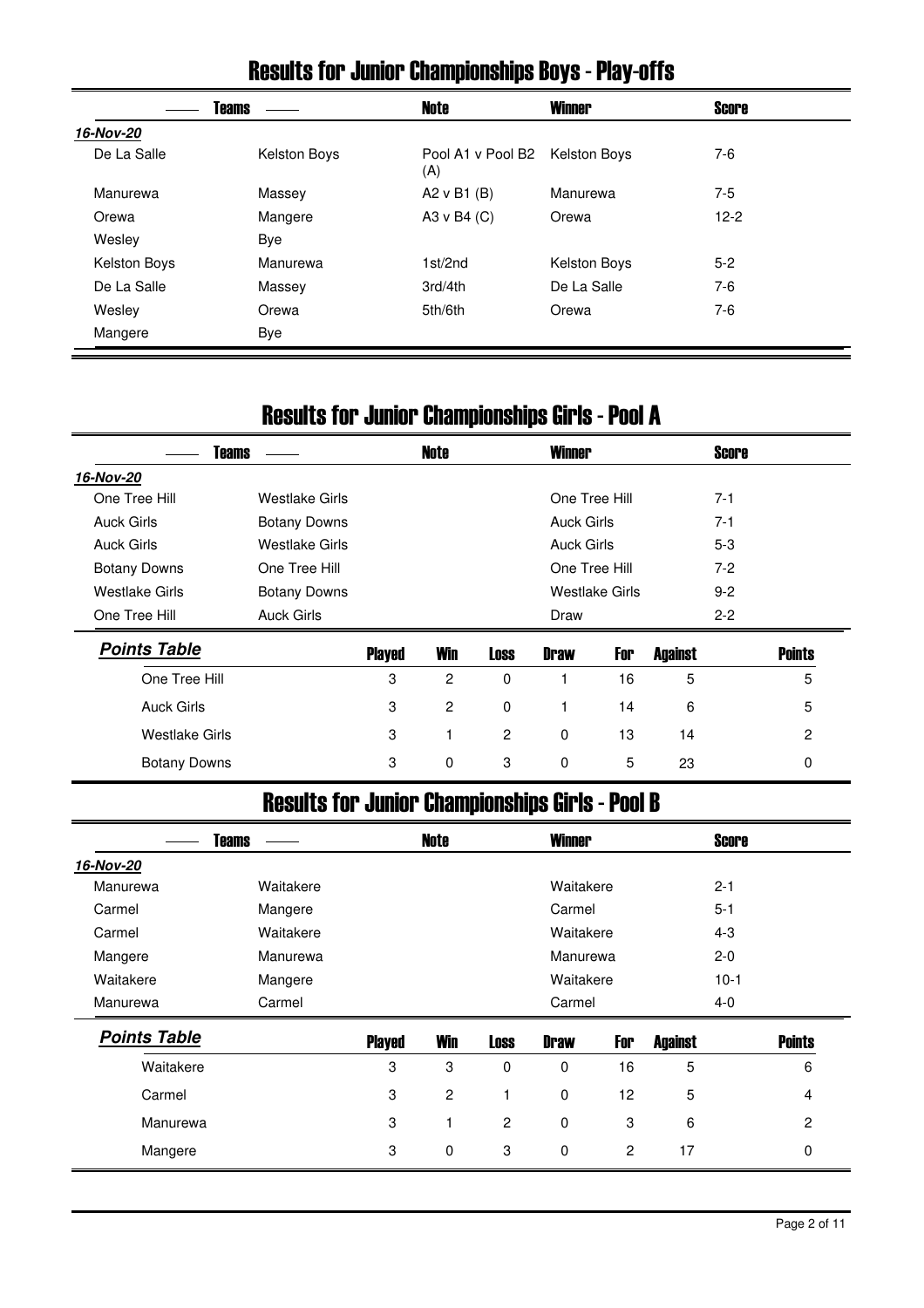### Results for Junior Championships Girls - Play-offs

|                     | Teams               | Note               | <b>Winner</b>       | Score   |  |
|---------------------|---------------------|--------------------|---------------------|---------|--|
| 16-Nov-20           |                     |                    |                     |         |  |
| One Tree Hill       | Carmel              | Pool A1 $v$ B2 (A) | One Tree Hill       | $8 - 4$ |  |
| <b>Auck Girls</b>   | Waitakere           | A2 v B2 (B)        | Auck Girls          | $5 - 4$ |  |
| Westlake Girls      | Mangere             | A3 v B4 $(C)$      | Mangere             | $4 - 2$ |  |
| <b>Botany Downs</b> | Manurewa            | A4 v B3 (D)        | Manurewa            | $9 - 7$ |  |
| One Tree Hill       | Auck Girls          | 1st/2nd            | One Tree Hill       | $5-3$   |  |
| Carmel              | Waitakere           | 3rd/4th            | Waitakere           | $9 - 1$ |  |
| Mangere             | Manurewa            | 5th/6th            | Manurewa            | $8-2$   |  |
| Westlake Girls      | <b>Botany Downs</b> | 7th/8th            | <b>Botany Downs</b> | $9-6$   |  |

### Results for Junior South Eastern Zone Boys Pool A

| <b>Teams</b>     |                  | Note | <b>Winner</b>    | <b>Score</b> |  |
|------------------|------------------|------|------------------|--------------|--|
| 29-Oct-20        |                  |      |                  |              |  |
| De La Salle      | Auck Seventh Day |      | De La Salle      | $7 - 1$      |  |
| Wesley B         | Bye              |      |                  |              |  |
| Wesley B         | De La Salle      |      | De La Salle      | $12-0$       |  |
| Auck Seventh Day | Bye              |      |                  |              |  |
| Auck Seventh Day | Wesley B         |      | Auck Seventh Day | $9 - 3$      |  |
| De La Salle      | Bye              |      |                  |              |  |
|                  |                  |      |                  |              |  |

| <b>Points Table</b> | <b>Played</b> | <b>Win</b> | Loss     | <b>Draw</b> | For | Against | <b>Points</b> |
|---------------------|---------------|------------|----------|-------------|-----|---------|---------------|
| De La Salle         |               |            | $\Omega$ |             | 19  |         |               |
| Auck Seventh Day    |               |            |          | 0           | 10  | 10      | <u>_</u>      |
| Wesley B            |               | $\Omega$   | 2        | 0           |     | 21      |               |

# Results for Junior South Eastern Zone Boys Pool B

| <b>Teams</b>        |                |                | <b>Note</b> |             | <b>Winner</b> |                |                | <b>Score</b> |                |
|---------------------|----------------|----------------|-------------|-------------|---------------|----------------|----------------|--------------|----------------|
| 29-Oct-20           |                |                |             |             |               |                |                |              |                |
| Wesley A            | Onehunga       |                |             |             | Wesley A      |                |                | $3-2$        |                |
| Southern Cross      | Bye            |                |             |             |               |                |                |              |                |
| Southern Cross      | Wesley A       |                |             |             |               | Southern Cross |                | $9 - 0$      |                |
| Onehunga            | Bye            |                |             |             |               |                |                |              |                |
| Onehunga            | Southern Cross |                |             |             | Onehunga      |                |                | $5 - 4$      |                |
| Wesley A            | Bye            |                |             |             |               |                |                |              |                |
| <b>Points Table</b> |                | <b>Played</b>  | <b>Win</b>  | <b>Loss</b> | <b>Draw</b>   | For            | <b>Against</b> |              | <b>Points</b>  |
| Southern Cross      |                | $\overline{2}$ | 1           |             | 0             | 13             | 5              |              | $\overline{2}$ |
| Onehunga            |                | 2              | 1           |             | 0             | 7              | 7              |              | $\overline{2}$ |
| Wesley A            |                | 2              | 1           |             | 0             | 3              | 11             |              | 2              |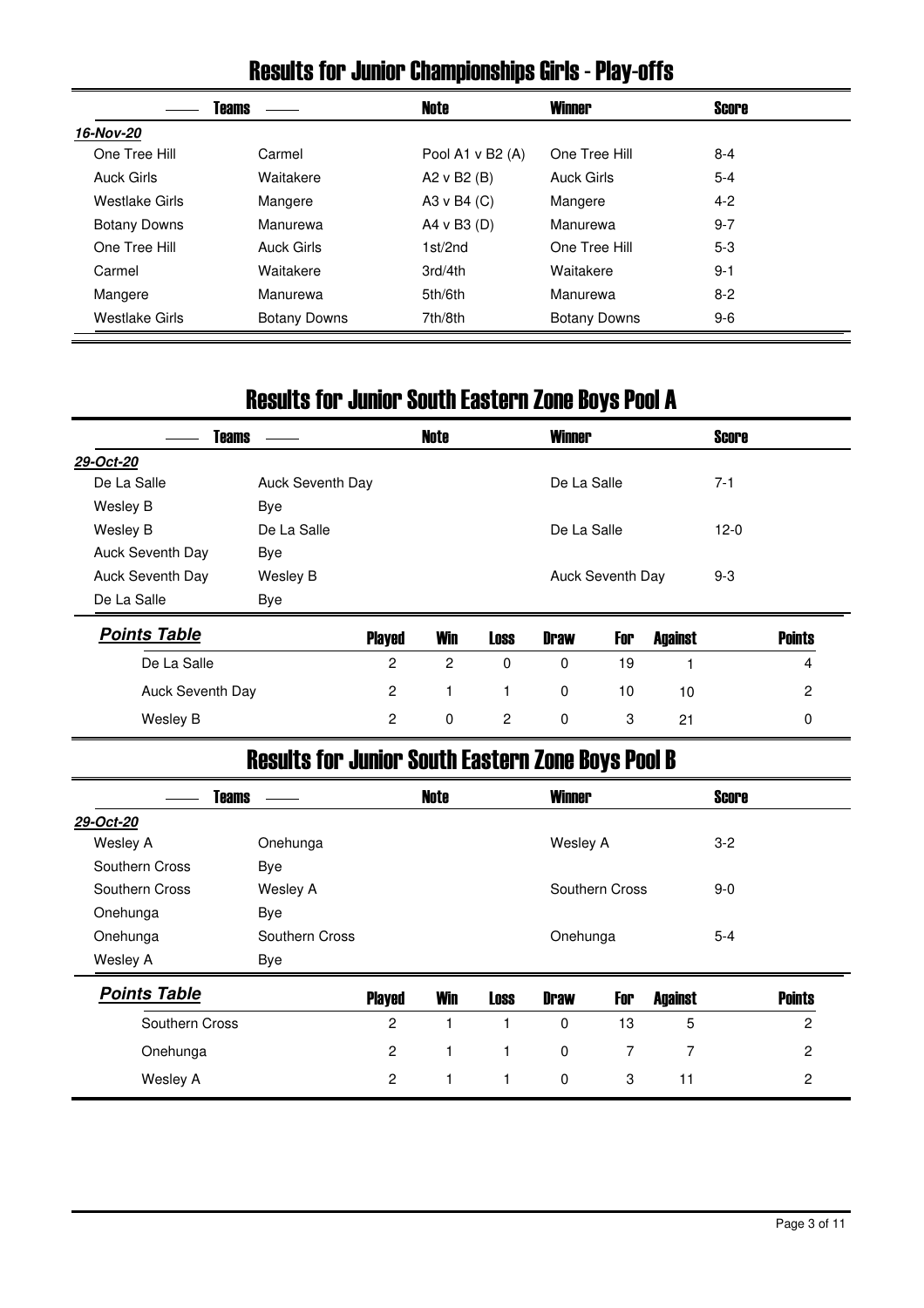|                        | DRIJILI INI "JUHUL" DUULII EASLUI II LUHU DUYS FUUI G |               |                |             |               |     |                |              |               |
|------------------------|-------------------------------------------------------|---------------|----------------|-------------|---------------|-----|----------------|--------------|---------------|
|                        | <b>Teams</b>                                          |               | Note           |             | <b>Winner</b> |     |                | <b>Score</b> |               |
| 29-Oct-20              |                                                       |               |                |             |               |     |                |              |               |
| Manurewa               | Papakura                                              |               |                |             | Manurewa      |     |                | $5-0$        |               |
| <b>Mission Heights</b> | Edgewater                                             |               |                |             | Edgewater     |     |                | $6-0$        |               |
| <b>Mission Heights</b> | Papakura                                              |               |                |             | Papakura      |     |                | $5 - 4$      |               |
| Edgewater              | Manurewa                                              |               |                |             | Manurewa      |     |                | $7 - 1$      |               |
| Papakura               | Edgewater                                             |               |                |             | Edgewater     |     |                | $4 - 2$      |               |
| Manurewa               | <b>Mission Heights</b>                                |               |                |             | Manurewa      |     |                | $10-2$       |               |
| <b>Points Table</b>    |                                                       | <b>Played</b> | <b>Win</b>     | <b>Loss</b> | <b>Draw</b>   | For | <b>Against</b> |              | <b>Points</b> |
| Manurewa               |                                                       | 3             | 3              | 0           | 0             | 22  | 3              |              | 6             |
| Edgewater              |                                                       | 3             | $\overline{c}$ | 1           | 0             | 11  | 9              |              | 4             |
|                        |                                                       |               |                |             |               |     |                |              |               |

#### Results for Junior South Eastern Zone Boys Pool C

## Results for Junior South Eastern Zone Boys Pool D

Papakura 3 1 2 0 7 13 2 Mission Heights **3** 0 3 0 6 21 0

| <b>Teams</b>        |                     |               | <b>Note</b>    |                | <b>Winner</b>    |                     |                | <b>Score</b> |               |
|---------------------|---------------------|---------------|----------------|----------------|------------------|---------------------|----------------|--------------|---------------|
| 29-Oct-20           |                     |               |                |                |                  |                     |                |              |               |
| <b>Botany Downs</b> | <b>Marcellin</b>    |               |                |                | <b>Marcellin</b> |                     |                | $12-6$       |               |
| One Tree Hill       | Mangere             |               |                |                | Mangere          |                     |                | $7-2$        |               |
| One Tree Hill       | <b>Marcellin</b>    |               |                |                | <b>Marcellin</b> |                     |                | $8-6$        |               |
| Mangere             | <b>Botany Downs</b> |               |                |                | Mangere          |                     |                | 7-6          |               |
| <b>Marcellin</b>    | Mangere             |               |                |                | Mangere          |                     |                | $6-3$        |               |
| <b>Botany Downs</b> | One Tree Hill       |               |                |                |                  | <b>Botany Downs</b> |                | $14-1$       |               |
| <b>Points Table</b> |                     | <b>Played</b> | <b>Win</b>     | <b>Loss</b>    | <b>Draw</b>      | For                 | <b>Against</b> |              | <b>Points</b> |
| Mangere             |                     | 3             | 3              | $\Omega$       | 0                | 20                  | 11             |              | 6             |
| <b>Marcellin</b>    |                     | 3             | $\overline{c}$ |                | $\mathbf 0$      | 23                  | 18             |              | 4             |
| <b>Botany Downs</b> |                     | 3             | 1              | $\overline{c}$ | 0                | 26                  | 20             |              | 2             |
| One Tree Hill       |                     | 3             | $\mathbf 0$    | 3              | $\mathbf 0$      | 9                   | 29             |              | $\Omega$      |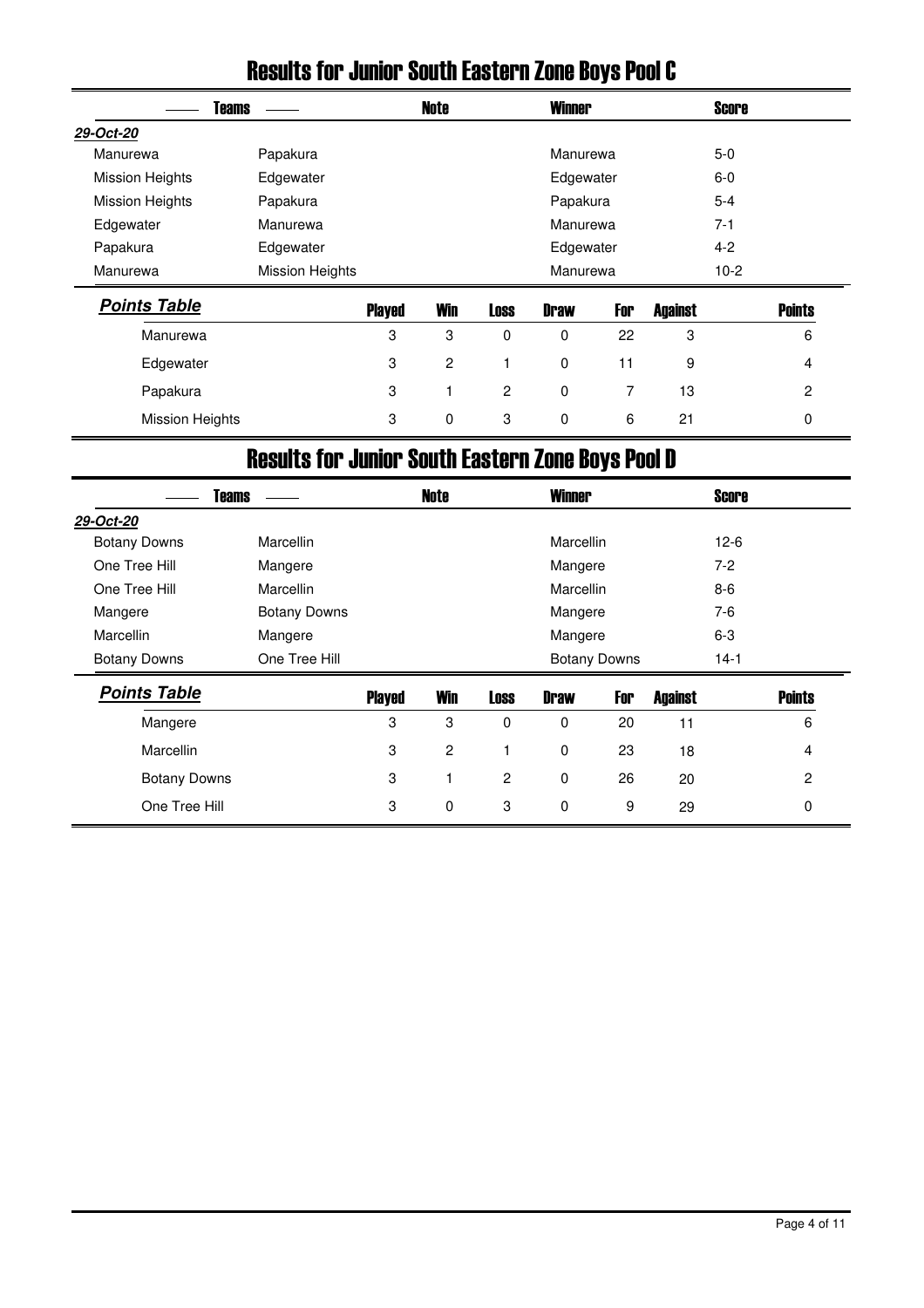| <b>Teams</b>           |                     | <b>Note</b>                             |                            | <b>Winner</b> |                  |                         | <b>Score</b> |                |
|------------------------|---------------------|-----------------------------------------|----------------------------|---------------|------------------|-------------------------|--------------|----------------|
| 29-Oct-20              |                     |                                         |                            |               |                  |                         |              |                |
| De La Salle            | Marcellin           |                                         | A1 v D2 (Game A)           | De La Salle   |                  |                         | $10-1$       |                |
| Wesley A               | Edgewater           |                                         | B1 v C2 (Game B)           | Wesley A      |                  |                         | $10-0$       |                |
| Manurewa               | Onehunga            |                                         | C1 v B2 (Game C)           | Manurewa      |                  |                         | $7-5$        |                |
| Mangere                | Auck Seventh Day    |                                         | D1 v A2 (Game D)           |               | Auck Seventh Day |                         | $8 - 7$      |                |
| Wesley B               | <b>Botany Downs</b> | A3 v D3 (Game E)<br><b>Botany Downs</b> |                            |               | $10-6$           |                         |              |                |
| Southern Cross         | Papakura            |                                         | B3 v C3 (Games F) Papakura |               |                  |                         | $7 - 4$      |                |
| <b>Mission Heights</b> | One Tree Hill       | 13th/14th                               |                            |               | One Tree Hill    |                         | $9 - 3$      |                |
| De La Salle            | Auck Seventh Day    | Wnr A v Wnr D<br>(Game G)               |                            | De La Salle   |                  |                         | $18-5$       |                |
| Wesley A               | Manurewa            | Wnr B v Wnr C<br>(Game H)               |                            | Wesley A      |                  |                         | $8-2$        |                |
| Marcellin              | Mangere             | Lsr A v Lsr D<br>(Game I)               |                            | Mangere       |                  |                         | $8-6$        |                |
| Edgewater              | Onehunga            | Lsr B v Lsr C<br>Edgewater<br>(Game J)  |                            | $7-5$         |                  |                         |              |                |
| <b>Botany Downs</b>    | Papakura            | 9th/10th                                |                            | Papakura      |                  |                         | $6-5$        |                |
| Wesley B               | Southern Cross      | 11th/12th                               |                            | Draw          |                  |                         | $10 - 10$    |                |
| De La Salle            | Wesley A            | 1st/2nd                                 |                            | De La Salle   |                  |                         | $8 - 2$      |                |
| Auck Seventh Day       | Manurewa            | 3rd/4th                                 |                            | Manurewa      |                  |                         | $8 - 4$      |                |
| Mangere                | Edgewater           | 5th/6th                                 |                            | Mangere       |                  |                         | $8 - 7$      |                |
| Marcellin              | Onehunga            | 7th/8th                                 |                            | Marcellin     |                  |                         | <b>WBD</b>   |                |
| <b>Points Table</b>    | <b>Played</b>       | <b>Win</b>                              | <b>Loss</b>                | <b>Draw</b>   | For              | <b>Against</b>          |              | <b>Points</b>  |
| De La Salle            | 1                   | $\mathbf{1}$                            | $\mathbf 0$                | $\mathbf 0$   | 8                | $\overline{2}$          |              | $\overline{2}$ |
| Manurewa               | 1                   | $\mathbf{1}$                            | 0                          | 0             | 8                | $\overline{\mathbf{4}}$ |              | $\overline{2}$ |
| Mangere                | 1                   | 1                                       | 0                          | $\pmb{0}$     | 8                | 7                       |              | 2              |
| Marcellin              | 1                   | 1                                       | 0                          | 0             |                  |                         |              | $\overline{c}$ |
| Edgewater              | 1                   | 0                                       | 1                          | 0             | 7                | 8                       |              | $\Omega$       |
| Auck Seventh Day       | 1                   | 0                                       | 1                          | $\pmb{0}$     | 4                | 8                       |              | 0              |
| Wesley A               | 1                   | 0                                       | 1                          | 0             | $\overline{c}$   | 8                       |              | 0              |
| Onehunga               | 1                   | 0                                       | 1                          | $\mathbf 0$   |                  |                         |              | $\mathbf 0$    |
|                        |                     |                                         |                            |               |                  |                         |              |                |

# Results for Junior South Eastern Zone Boys Playoffs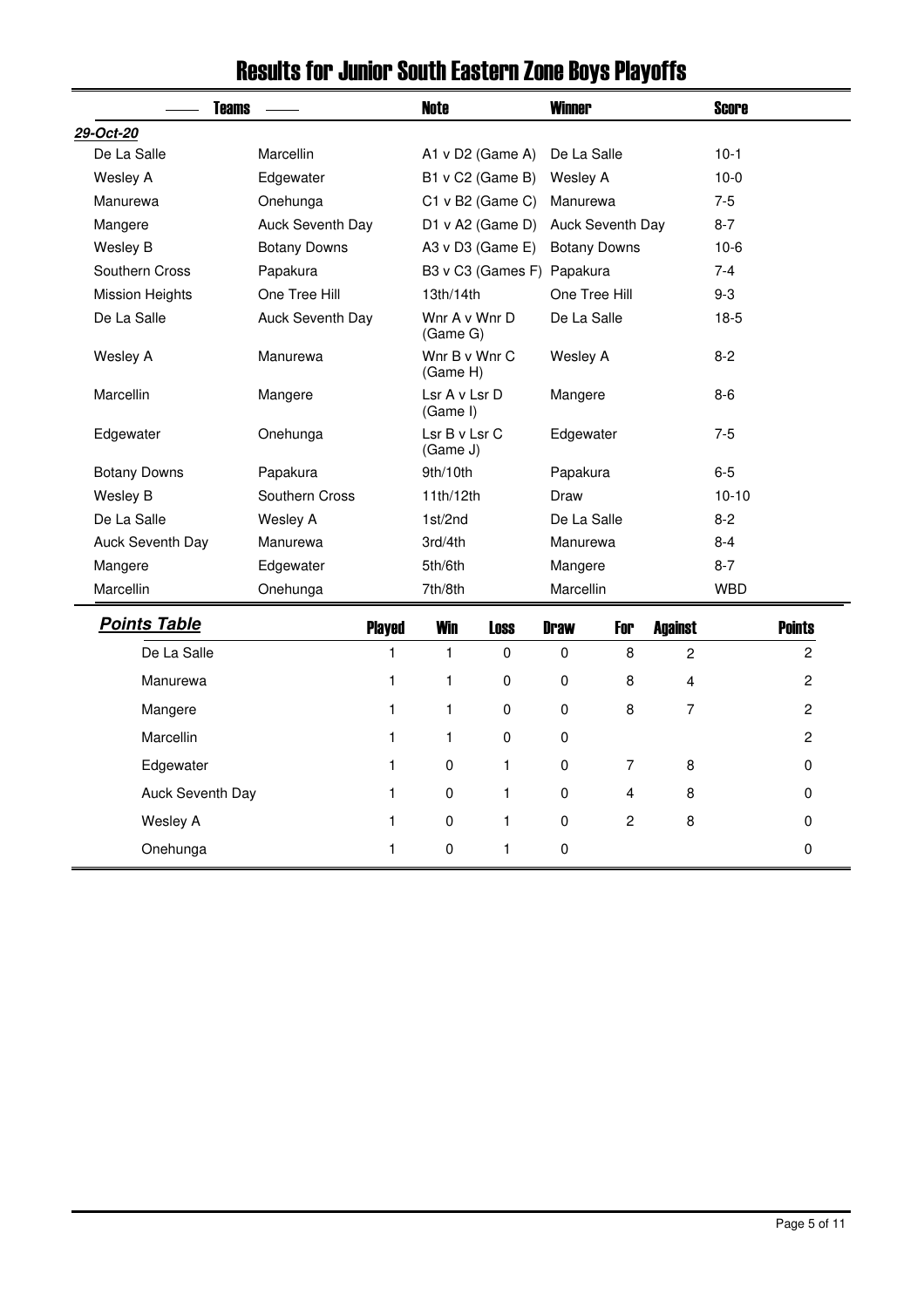| <b>Teams</b>           |                        |               | <b>Note</b>    |             | <b>Winner</b> |                |                | <b>Score</b> |                |
|------------------------|------------------------|---------------|----------------|-------------|---------------|----------------|----------------|--------------|----------------|
| 29-Oct-20              |                        |               |                |             |               |                |                |              |                |
| <b>Mission Heights</b> | Edgewater              |               |                |             | Edgewater     |                |                | $5-3$        |                |
| One Tree Hill          | Southern Cross         |               |                |             |               | One Tree Hill  |                | $5-0$        |                |
| Mangere                | Papakura               |               |                |             | Mangere       |                |                | $14-0$       |                |
| One Tree Hill          | <b>Mission Heights</b> |               |                |             |               | One Tree Hill  |                | $20-0$       |                |
| Southern Cross         | Mangere                |               |                |             | Draw          |                |                | $2 - 2$      |                |
| Edgewater              | Papakura               |               |                |             | Edgewater     |                |                | $5-2$        |                |
| Southern Cross         | <b>Mission Heights</b> |               |                |             |               | Southern Cross |                | $10-0$       |                |
| Mangere                | Edgewater              |               |                |             | Mangere       |                |                | $6-4$        |                |
| One Tree Hill          | Papakura               |               |                |             |               | One Tree Hill  |                | $13-1$       |                |
| One Tree Hill          | Edgewater              |               |                |             |               | One Tree Hill  |                | $7-0$        |                |
| <b>Mission Heights</b> | Mangere                |               |                |             | Mangere       |                |                | $13-0$       |                |
| Southern Cross         | Papakura               |               |                |             |               | Southern Cross |                | $8 - 2$      |                |
| Edgewater              | Southern Cross         |               |                |             |               | Southern Cross |                | $4 - 3$      |                |
| Mangere                | One Tree Hill          |               |                |             |               | One Tree Hill  |                | $8-0$        |                |
| <b>Mission Heights</b> | Papakura               |               |                |             | Papakura      |                |                | $4 - 2$      |                |
| <b>Points Table</b>    |                        | <b>Played</b> | <b>Win</b>     | <b>Loss</b> | <b>Draw</b>   | For            | <b>Against</b> |              | <b>Points</b>  |
| One Tree Hill          |                        | 5             | 5              | 0           | 0             | 53             | 1              |              | 10             |
| Mangere                |                        | 5             | 3              | 1           | 1             | 35             | 14             |              | 7              |
| Southern Cross         |                        | 5             | 3              | 1           | 1             | 24             | 12             |              | $\overline{7}$ |
| Edgewater              |                        | 5             | $\overline{c}$ | 3           | 0             | 17             | 22             |              | $\overline{4}$ |
| Papakura               |                        | 5             | 1              | 4           | 0             | 9              | 42             |              | $\overline{c}$ |
| <b>Mission Heights</b> |                        | 5             | 0              | 5           | 0             | 5              | 52             |              | 0              |

### Results for Junior South Eastern Zone Girls Pool A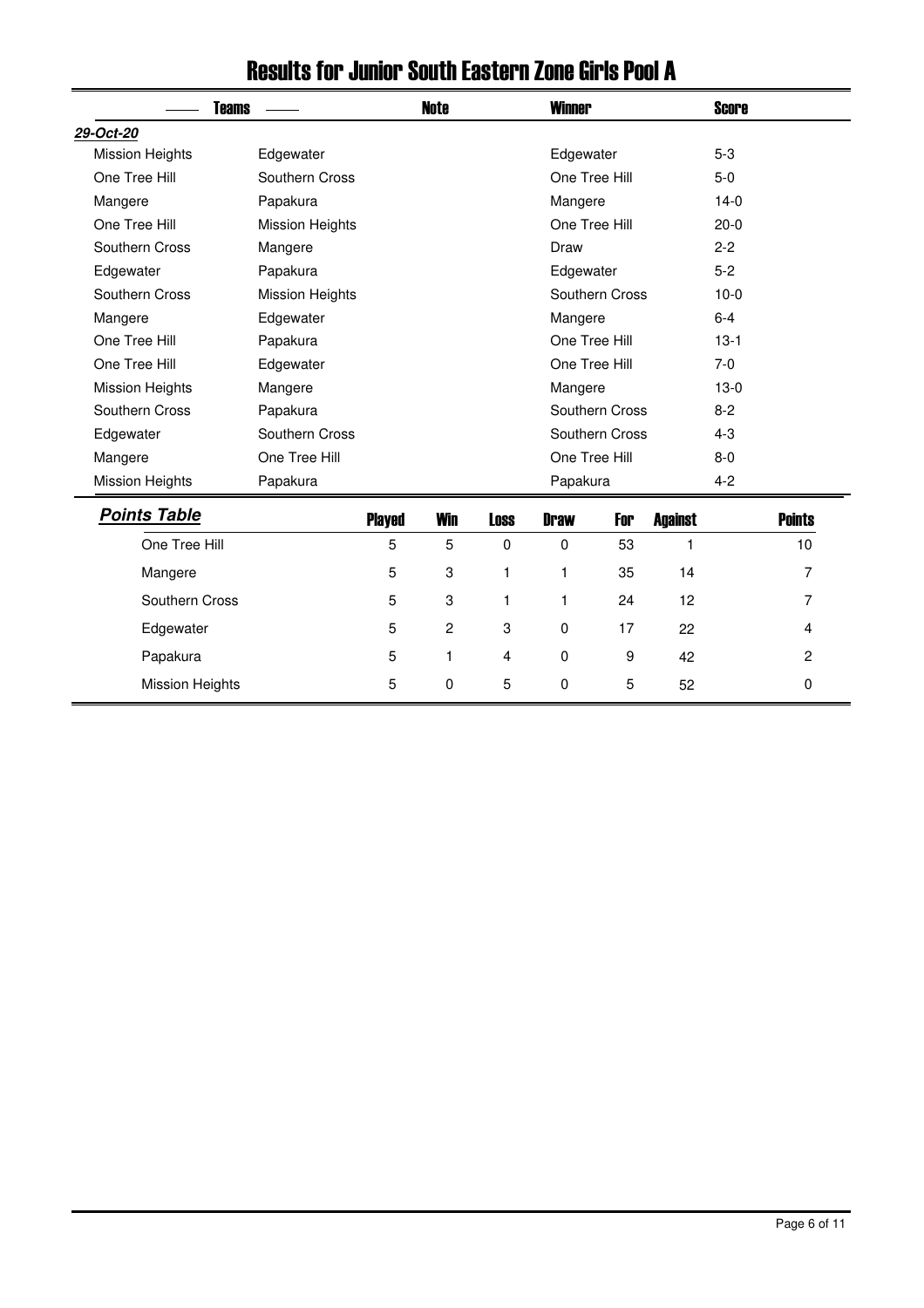|                     | <b>Teams</b>        |                | <b>Note</b>    |                | <b>Winner</b> |                     |                | <b>Score</b> |                |
|---------------------|---------------------|----------------|----------------|----------------|---------------|---------------------|----------------|--------------|----------------|
| 29-Oct-20           |                     |                |                |                |               |                     |                |              |                |
| Manurewa            | Onehunga            |                |                |                | Manurewa      |                     |                | $3 - 1$      |                |
| <b>Botany Downs</b> | McAuley             |                |                |                |               | <b>Botany Downs</b> |                | $8-0$        |                |
| Marcellin           | <b>Wesley A</b>     |                |                |                | Wesley A      |                     |                | $5-0$        |                |
| <b>Botany Downs</b> | Marcellin           |                |                |                |               | <b>Botany Downs</b> |                | $6-0$        |                |
| Wesley A            | Onehunga            |                |                |                | Wesley A      |                     |                | $5-2$        |                |
| McAuley             | Manurewa            |                |                |                | Manurewa      |                     |                | $8-0$        |                |
| McAuley             | Marcellin           |                |                |                | McAuley       |                     |                | $6-0$        |                |
| Manurewa            | Wesley A            |                |                |                | Manurewa      |                     |                | $4 - 2$      |                |
| Onehunga            | <b>Botany Downs</b> |                |                |                |               | <b>Botany Downs</b> |                | $4 - 0$      |                |
| <b>Botany Downs</b> | Wesley A            |                |                |                |               | <b>Botany Downs</b> |                | $9 - 1$      |                |
| Marcellin           | Manurewa            |                |                |                | Manurewa      |                     |                | $10-0$       |                |
| Onehunga            | McAuley             |                |                |                | Onehunga      |                     |                | $6-5$        |                |
| Wesley A            | McAuley             |                |                |                | Wesley A      |                     |                | $2 - 1$      |                |
| Marcellin           | Onehunga            |                |                |                | Onehunga      |                     |                | $15-3$       |                |
| Manurewa            | <b>Botany Downs</b> |                |                |                | Manurewa      |                     |                | $4 - 1$      |                |
| <b>Points Table</b> |                     | <b>Played</b>  | <b>Win</b>     | <b>Loss</b>    | <b>Draw</b>   | For                 | <b>Against</b> |              | <b>Points</b>  |
| Manurewa            |                     | 5              | $\overline{5}$ | $\mathbf 0$    | $\mathbf 0$   | 29                  | $\overline{4}$ |              | 10             |
| <b>Botany Downs</b> |                     | $\mathbf 5$    | 4              | 1              | 0             | 28                  | 5              |              | 8              |
| Wesley A            |                     | 5              | 3              | $\overline{c}$ | $\mathbf 0$   | 15                  | 16             |              | 6              |
| Onehunga            |                     | $\overline{5}$ | $\overline{c}$ | 3              | $\mathbf 0$   | 24                  | 20             |              | 4              |
| McAuley             |                     | $\overline{5}$ | 1              | 4              | $\mathbf 0$   | 12                  | 24             |              | $\overline{2}$ |
| Marcellin           |                     | 5              | 0              | 5              | 0             | 3                   | 42             |              | 0              |

### Results for Junior South Eastern Zone Girls Pool B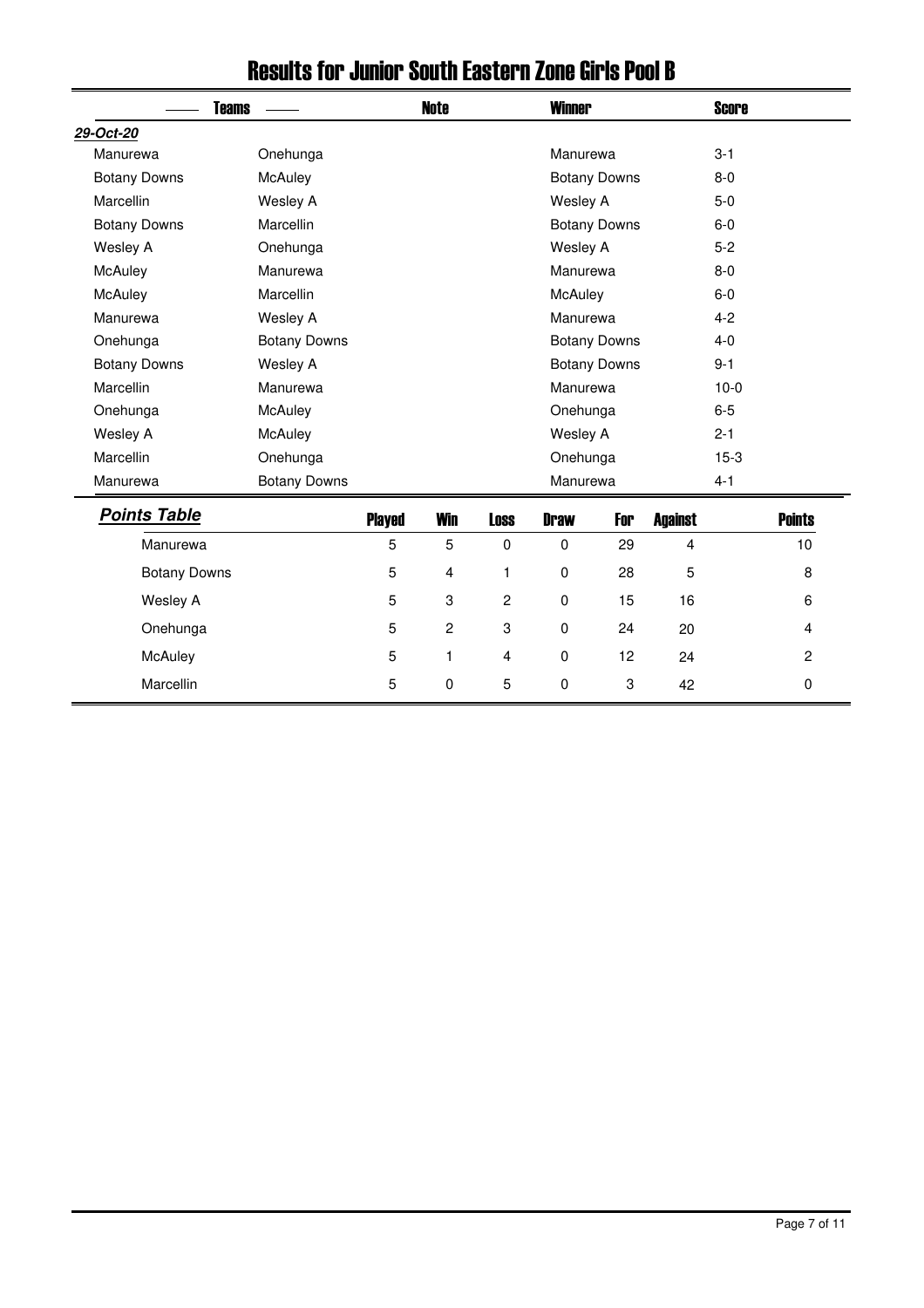| <b>Teams</b>        |                     |               | Note           |             | <b>Winner</b> |                     |                | Score      |               |
|---------------------|---------------------|---------------|----------------|-------------|---------------|---------------------|----------------|------------|---------------|
| 03-Nov-20           |                     |               |                |             |               |                     |                |            |               |
| Rutherford          | Massey A            |               |                |             | Rutherford    |                     |                | <b>WBD</b> |               |
| Rosmini             | Hobsonville Point   |               |                |             | Rosmini       |                     |                | $13-2$     |               |
| Westlake Boys Green | Kelston Boys        |               |                |             | Draw          |                     |                | $4 - 4$    |               |
| Rutherford          | Rosmini             |               |                |             | Rosmini       |                     |                | $9 - 4$    |               |
| Massey A            | Westlake Boys Green |               |                |             |               | Westlake Boys Green |                | $21 - 0$   |               |
| Kelston Boys        | Hobsonville Point   |               |                |             | Kelston Boys  |                     |                | $17-0$     |               |
| Westlake Boys Green | Rosmini             |               |                |             |               | Westlake Boys Green |                | $8-3$      |               |
| Hobsonville Point   | Rutherford          |               |                |             | Rutherford    |                     |                | $13-0$     |               |
| Massey A            | Kelston Boys        |               |                |             | Kelston Boys  |                     |                | $22-0$     |               |
| Hobsonville Point   | Westlake Boys Green |               |                |             |               | Westlake Boys Green |                | $17-3$     |               |
| Rosmini             | Massey A            |               |                |             | Rosmini       |                     |                | $15-3$     |               |
| Kelston Boys        | Rutherford          |               |                |             | Kelston Boys  |                     |                | $13-0$     |               |
| Massey A            | Hobsonville Point   |               |                |             | Massey A      |                     |                | $10-6$     |               |
| Westlake Boys Green | Rutherford          |               |                |             |               | Westlake Boys Green |                | $11-3$     |               |
| Rosmini             | Kelston Boys        |               |                |             | Kelston Boys  |                     |                | $11 - 1$   |               |
| <b>Points Table</b> |                     | <b>Played</b> | <b>Win</b>     | <b>Loss</b> | <b>Draw</b>   | For                 | <b>Against</b> |            | <b>Points</b> |
| Kelston Boys        |                     | 5             | 4              | $\mathbf 0$ | 1             | 67                  | 5              |            | 9             |
| Westlake Boys Green |                     | 5             | 4              | $\mathbf 0$ | 1             | 61                  | 13             |            | 9             |
| Rosmini             |                     | 5             | 3              | 2           | 0             | 41                  | 28             |            | 6             |
| Rutherford          |                     | 5             | $\overline{c}$ | 3           | $\mathbf 0$   | 20                  | 33             |            | 4             |
| Massey A            |                     | 5             | 1              | 4           | 0             | 13                  | 64             |            | 2             |
| Hobsonville Point   |                     | 5             | 0              | 5           | 0             | 11                  | 70             |            | $\mathbf 0$   |

# Results for Junior Central North Western Zone Boys Pool A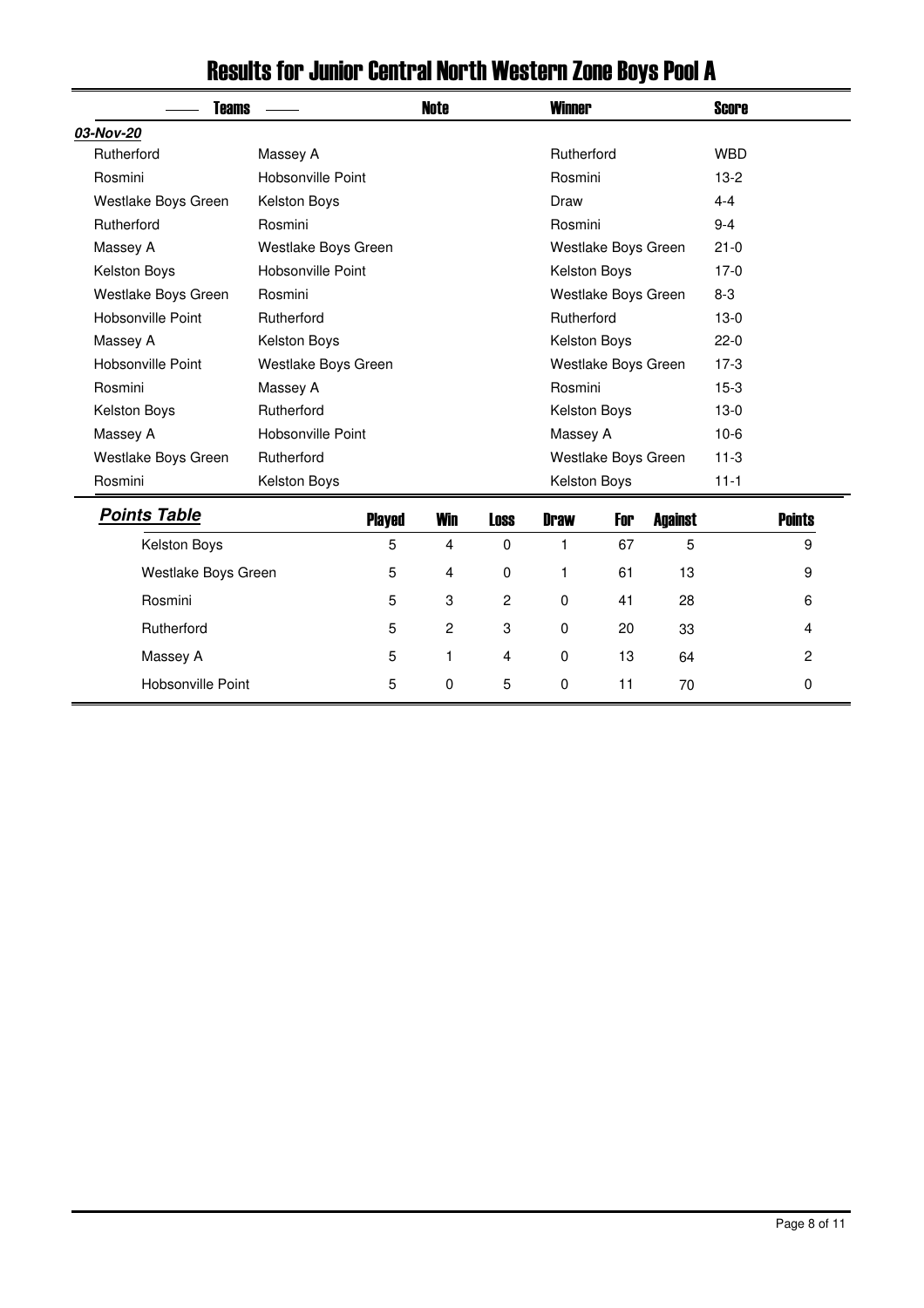| Teams                 |                       |                | Note           |             | <b>Winner</b> |                       |                | Score   |               |
|-----------------------|-----------------------|----------------|----------------|-------------|---------------|-----------------------|----------------|---------|---------------|
| 03-Nov-20             |                       |                |                |             |               |                       |                |         |               |
| Orewa                 | Rangitoto Jnr Boys    |                |                |             | Orewa         |                       |                | $10-0$  |               |
| <b>Waitakere Boys</b> | Mahurangi Boys        |                |                |             |               | <b>Waitakere Boys</b> |                | $10-3$  |               |
| Massey B              | Westlake Boys Red     |                |                |             |               | Westlake Boys Red     |                | $6 - 4$ |               |
| <b>Waitakere Boys</b> | Massey B              |                |                |             | Massey B      |                       |                | $6 - 2$ |               |
| Westlake Boys Red     | Rangitoto Jnr Boys    |                |                |             |               | Westlake Boys Red     |                | $8 - 5$ |               |
| Mahurangi Boys        | Orewa                 |                |                |             | Orewa         |                       |                | $10-2$  |               |
| Mahurangi Boys        | Massey B              |                |                |             | Massey B      |                       |                | $8-6$   |               |
| Orewa                 | Westlake Boys Red     |                |                |             | Orewa         |                       |                | $10-0$  |               |
| Rangitoto Jnr Boys    | <b>Waitakere Boys</b> |                |                |             |               | <b>Waitakere Boys</b> |                | $7-6$   |               |
| <b>Waitakere Boys</b> | Westlake Boys Red     |                |                |             |               | Westlake Boys Red     |                | $9 - 5$ |               |
| Massey B              | Orewa                 |                |                |             | Orewa         |                       |                | $6 - 5$ |               |
| Rangitoto Jnr Boys    | Mahurangi Boys        |                |                |             |               | Rangitoto Jnr Boys    |                | $10-3$  |               |
| Westlake Boys Red     | Mahurangi Boys        |                |                |             |               | Westlake Boys Red     |                | $8 - 1$ |               |
| Massey B              | Rangitoto Jnr Boys    |                |                |             | Massey B      |                       |                | $10-2$  |               |
| Orewa                 | <b>Waitakere Boys</b> |                |                |             | Orewa         |                       |                | $8 - 6$ |               |
| <b>Points Table</b>   |                       | <b>Played</b>  | Win            | <b>Loss</b> | <b>Draw</b>   | For                   | <b>Against</b> |         | <b>Points</b> |
| Orewa                 |                       | 5              | 5              | 0           | 0             | 44                    | 13             |         | 10            |
| Westlake Boys Red     |                       | 5              | 4              | 1           | 0             | 31                    | 25             |         | 8             |
| Massey B              |                       | $\overline{5}$ | 3              | 2           | 0             | 33                    | 22             |         | 6             |
| <b>Waitakere Boys</b> |                       | 5              | $\overline{2}$ | 3           | 0             | 30                    | 32             |         | 4             |

### Results for Junior Central North Western Zone Boys Pool B

### Results for Junior Central North Western Zone Boys Playoffs

Rangitoto Jnr Boys **5** 1 4 0 23 38 2 Mahurangi Boys 5 0 5 0 15 46 0

| Teams               |                   | Note    | Winner              | Score  |  |
|---------------------|-------------------|---------|---------------------|--------|--|
| 03-Nov-20           |                   |         |                     |        |  |
| Kelston Boys        | Orewa             | 1st/2nd | <b>Kelston Boys</b> | $11-2$ |  |
| Westlake Boys Green | Massey B          | 3rd/4th | Massey B            | 7-5    |  |
| Rosmini             | Westlake Boys Red | 5th/6th | Rosmini             | $8-5$  |  |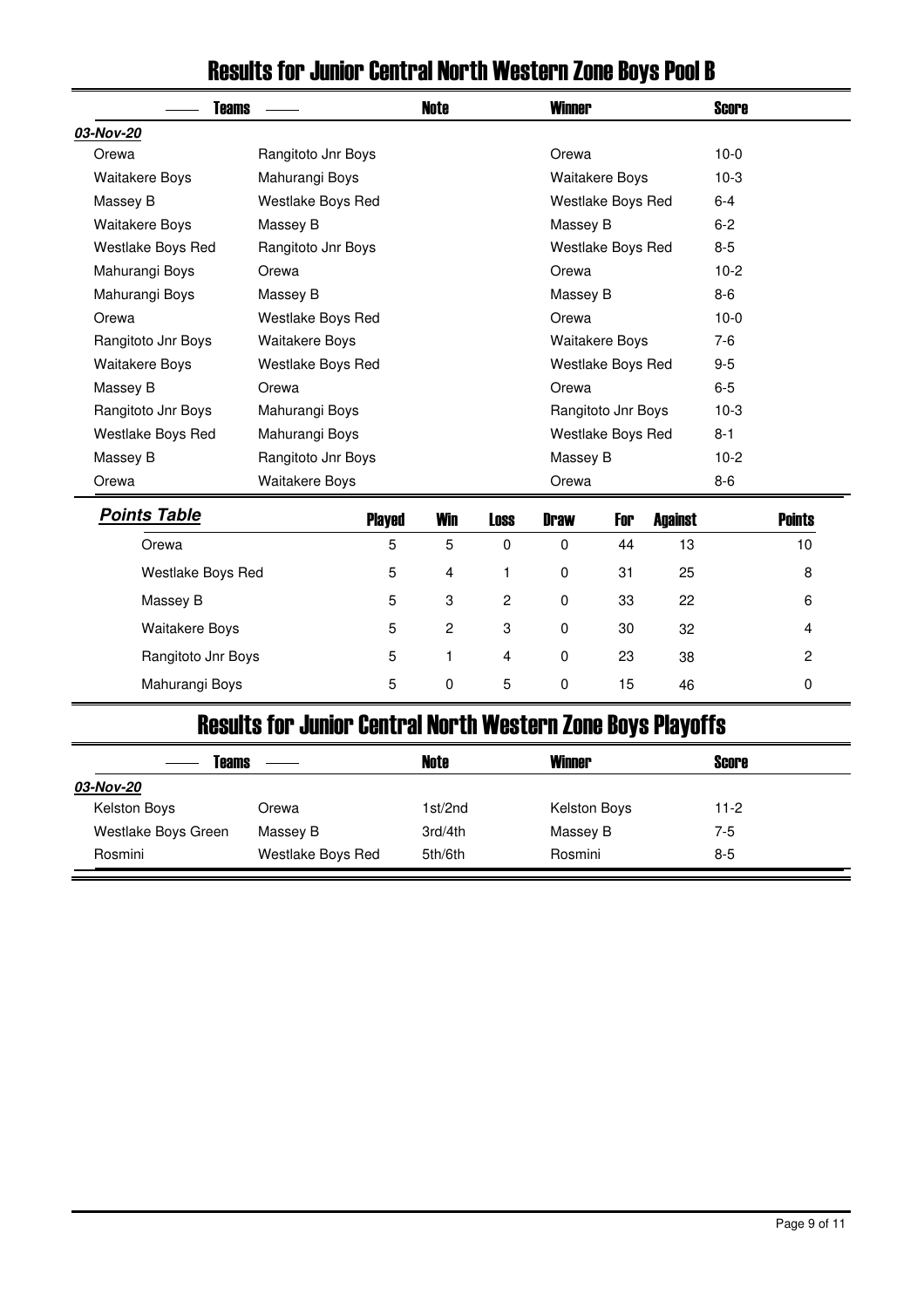| <b>Teams</b>          |                       |               | Note       |             | <b>Winner</b>         |                   |                | <b>Score</b> |               |
|-----------------------|-----------------------|---------------|------------|-------------|-----------------------|-------------------|----------------|--------------|---------------|
| 03-Nov-20             |                       |               |            |             |                       |                   |                |              |               |
| <b>Kelston Girls</b>  | Massey                |               |            |             | Draw                  |                   |                | $4 - 4$      |               |
| Carmel                | Hobsonville Point     |               |            |             | Carmel                |                   |                | $10-1$       |               |
| <b>Westlake Girls</b> | <b>Bye</b>            |               |            |             |                       |                   |                |              |               |
| <b>Kelston Girls</b>  | Carmel                |               |            |             | Carmel                |                   |                | $10-2$       |               |
| Massey                | <b>Westlake Girls</b> |               |            |             | <b>Westlake Girls</b> |                   |                | $7-0$        |               |
| Hobsonville Point     | <b>Bye</b>            |               |            |             |                       |                   |                |              |               |
| <b>Westlake Girls</b> | Carmel                |               |            |             | Carmel                |                   |                | $3-2$        |               |
| Hobsonville Point     | <b>Kelston Girls</b>  |               |            |             |                       | Hobsonville Point |                | $3-0$        |               |
| Massey                | <b>Bye</b>            |               |            |             |                       |                   |                |              |               |
| Hobsonville Point     | <b>Westlake Girls</b> |               |            |             | <b>Westlake Girls</b> |                   |                | $10-2$       |               |
| Carmel                | Massey                |               |            |             | Carmel                |                   |                | $8 - 2$      |               |
| <b>Kelston Girls</b>  | <b>Bye</b>            |               |            |             |                       |                   |                |              |               |
| Massey                | Hobsonville Point     |               |            |             |                       |                   |                |              |               |
| <b>Westlake Girls</b> | Kelston Girls         |               |            |             |                       |                   |                |              |               |
| Carmel                | Bye                   |               |            |             |                       |                   |                |              |               |
| <b>Points Table</b>   |                       | <b>Played</b> | <b>Win</b> | <b>Loss</b> | <b>Draw</b>           | For               | <b>Against</b> |              | <b>Points</b> |
| Carmel                |                       | 4             | 4          | 0           | $\mathbf 0$           | 31                | 7              |              | 8             |
| <b>Westlake Girls</b> |                       | 3             | 2          | 1           | $\mathbf 0$           | 19                | 5              |              | 4             |

Hobsonville Point **3** 1 2 0 6 20 2 Kelston Girls 3 0 2 1 6 17 1

Massey 3 0 2 1 6 19 1

#### Results for Junior Central North Western Zone Girls Pool A